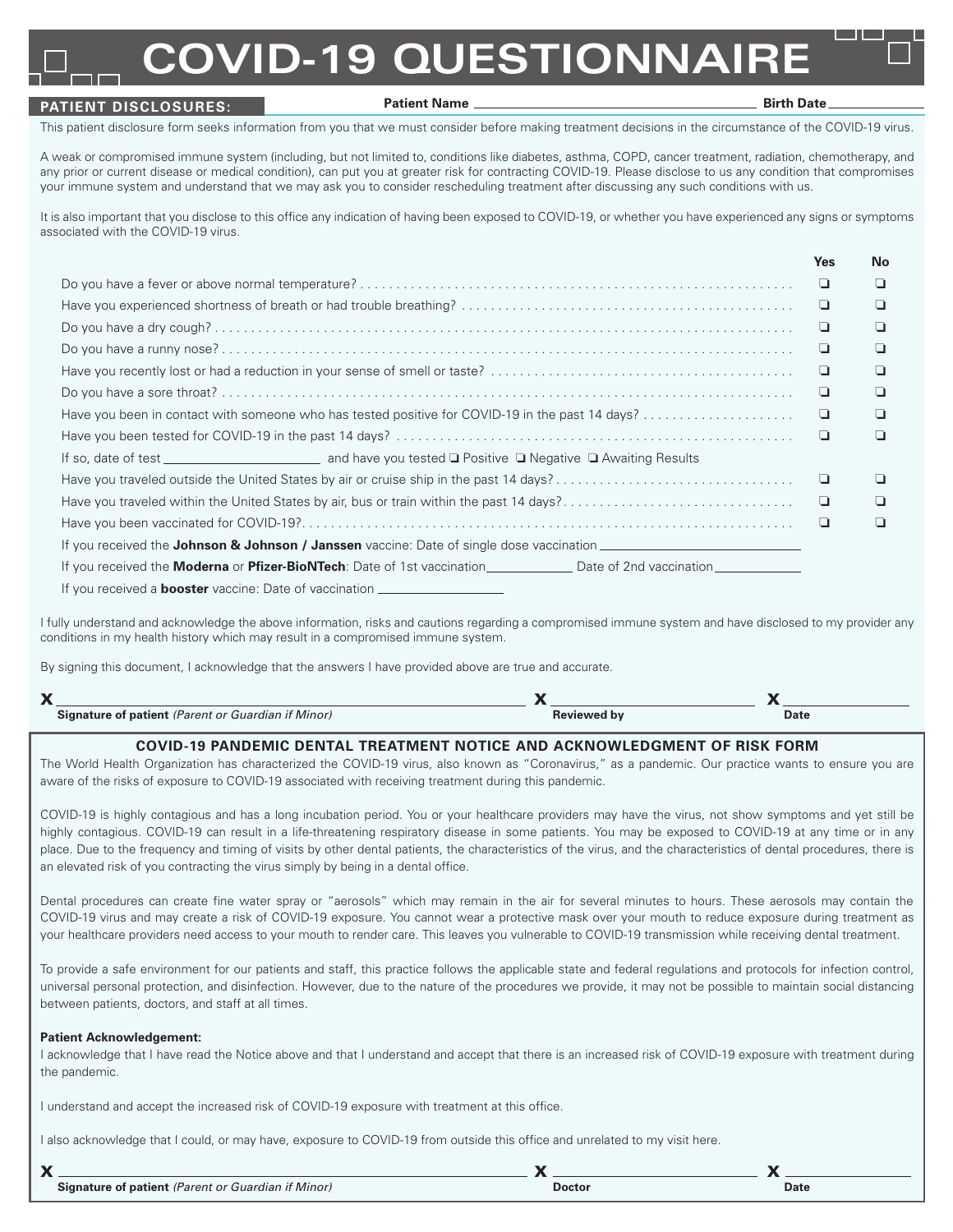# **Welcome to our Practice**

| <b>PATIENT INFORMATION:</b>                                                                                                                                         |                                                                                                                                                                                                                                |                                                                                                                                                                                                                                                                                                                  | Today's Date_11/04/2021                                                                                                                                                                                                              |                                                   |
|---------------------------------------------------------------------------------------------------------------------------------------------------------------------|--------------------------------------------------------------------------------------------------------------------------------------------------------------------------------------------------------------------------------|------------------------------------------------------------------------------------------------------------------------------------------------------------------------------------------------------------------------------------------------------------------------------------------------------------------|--------------------------------------------------------------------------------------------------------------------------------------------------------------------------------------------------------------------------------------|---------------------------------------------------|
|                                                                                                                                                                     |                                                                                                                                                                                                                                |                                                                                                                                                                                                                                                                                                                  |                                                                                                                                                                                                                                      |                                                   |
| Sex: I Male I Female Birth Date Age Age Soc. Sec. # Age Example 2014 [2014]                                                                                         |                                                                                                                                                                                                                                |                                                                                                                                                                                                                                                                                                                  |                                                                                                                                                                                                                                      |                                                   |
|                                                                                                                                                                     |                                                                                                                                                                                                                                |                                                                                                                                                                                                                                                                                                                  |                                                                                                                                                                                                                                      |                                                   |
|                                                                                                                                                                     |                                                                                                                                                                                                                                |                                                                                                                                                                                                                                                                                                                  |                                                                                                                                                                                                                                      |                                                   |
| Referred By <b>FIRST NAME</b>                                                                                                                                       | Example of the contract of the contract of the contract of the contract of the contract of the contract of the contract of the contract of the contract of the contract of the contract of the contract of the contract of the |                                                                                                                                                                                                                                                                                                                  | ■ Plas a family member ever been a patient of our practice? □ Yes □ No                                                                                                                                                               |                                                   |
|                                                                                                                                                                     |                                                                                                                                                                                                                                |                                                                                                                                                                                                                                                                                                                  |                                                                                                                                                                                                                                      |                                                   |
| $\textit{Dentist}_{\overline{\textit{First name}}}\textit{)}\xspace_{\textit{LAST NAME}}\textit{)}\textit{Cathodontist}_{\overline{\textit{FIRST NAME}}}\textit{)}$ |                                                                                                                                                                                                                                |                                                                                                                                                                                                                                                                                                                  | $\overline{LAST NAME}$                                                                                                                                                                                                               |                                                   |
| Medical Dr. <b>FIRST NAME</b>                                                                                                                                       |                                                                                                                                                                                                                                |                                                                                                                                                                                                                                                                                                                  |                                                                                                                                                                                                                                      |                                                   |
|                                                                                                                                                                     |                                                                                                                                                                                                                                |                                                                                                                                                                                                                                                                                                                  |                                                                                                                                                                                                                                      |                                                   |
|                                                                                                                                                                     |                                                                                                                                                                                                                                |                                                                                                                                                                                                                                                                                                                  |                                                                                                                                                                                                                                      |                                                   |
|                                                                                                                                                                     |                                                                                                                                                                                                                                |                                                                                                                                                                                                                                                                                                                  |                                                                                                                                                                                                                                      |                                                   |
| WHO WILL BE RESPONSIBLE FOR YOUR ACCOUNT:                                                                                                                           |                                                                                                                                                                                                                                |                                                                                                                                                                                                                                                                                                                  |                                                                                                                                                                                                                                      |                                                   |
| □ Self (If self, skip this section) □ Spouse □ Father □ Mother □ Other_____________________________                                                                 |                                                                                                                                                                                                                                |                                                                                                                                                                                                                                                                                                                  |                                                                                                                                                                                                                                      |                                                   |
| Name <sub>FIRST NAME</sub><br>LAST NAME<br>$Tel.(\_\_\_\_))$                                                                                                        |                                                                                                                                                                                                                                |                                                                                                                                                                                                                                                                                                                  | $\blacksquare$ Cell. ( $\blacksquare$ ) $\blacksquare$ E-mail $\blacksquare$ E-mail $\blacksquare$                                                                                                                                   |                                                   |
|                                                                                                                                                                     |                                                                                                                                                                                                                                |                                                                                                                                                                                                                                                                                                                  |                                                                                                                                                                                                                                      |                                                   |
|                                                                                                                                                                     |                                                                                                                                                                                                                                |                                                                                                                                                                                                                                                                                                                  |                                                                                                                                                                                                                                      |                                                   |
| SPOUSE OR OTHER GUARANTOR INFORMATION: (IF DIFFERENT FROM ABOVE)                                                                                                    |                                                                                                                                                                                                                                |                                                                                                                                                                                                                                                                                                                  |                                                                                                                                                                                                                                      |                                                   |
| Name FIRST NAME                                                                                                                                                     |                                                                                                                                                                                                                                |                                                                                                                                                                                                                                                                                                                  |                                                                                                                                                                                                                                      |                                                   |
| LAST NAME<br>Street _________________                                                                                                                               |                                                                                                                                                                                                                                |                                                                                                                                                                                                                                                                                                                  | <u>and the contract of the contract of the contract of the contract of the contract of the contract of the contract of the contract of the contract of the contract of the contract of the contract of the contract of the contr</u> |                                                   |
| Tel. (______) __                                                                                                                                                    | Employer                                                                                                                                                                                                                       |                                                                                                                                                                                                                                                                                                                  |                                                                                                                                                                                                                                      |                                                   |
| <b>INSURANCE INFORMATION:</b>                                                                                                                                       |                                                                                                                                                                                                                                |                                                                                                                                                                                                                                                                                                                  |                                                                                                                                                                                                                                      |                                                   |
| Student: Q Full Time<br><b>Q</b> Part Time                                                                                                                          |                                                                                                                                                                                                                                | $\square$ Not School Name and Address $\frac{}{\text{SCHOOL NAME}}$                                                                                                                                                                                                                                              |                                                                                                                                                                                                                                      |                                                   |
| Marital Status: Q Married<br><b>Divorced</b>                                                                                                                        | $\Box$ Widow                                                                                                                                                                                                                   | □ Single □ Legally Separated<br>CITY                                                                                                                                                                                                                                                                             | <b>STATE</b>                                                                                                                                                                                                                         | ZIP                                               |
| <b>Employed: J</b> Full Time <b>J</b> Part Time                                                                                                                     |                                                                                                                                                                                                                                |                                                                                                                                                                                                                                                                                                                  |                                                                                                                                                                                                                                      |                                                   |
| PRIMARY DENTAL INSURANCE COMPANY:                                                                                                                                   |                                                                                                                                                                                                                                |                                                                                                                                                                                                                                                                                                                  | PRIMARY MEDICAL INSURANCE COMPANY:                                                                                                                                                                                                   |                                                   |
| Employer________________                                                                                                                                            |                                                                                                                                                                                                                                |                                                                                                                                                                                                                                                                                                                  |                                                                                                                                                                                                                                      |                                                   |
| Bus. Address                                                                                                                                                        | <b>CITY</b><br>STATE ZIP                                                                                                                                                                                                       | Bus. Address                                                                                                                                                                                                                                                                                                     | <b>CITY</b>                                                                                                                                                                                                                          |                                                   |
| Bus. Tel.( _______ ) ____                                                                                                                                           | Plan_                                                                                                                                                                                                                          | Bus. Tel.( $\qquad$ )                                                                                                                                                                                                                                                                                            | Plan                                                                                                                                                                                                                                 | STATE ZIP                                         |
| Ins. Co. Name 1.D. #                                                                                                                                                |                                                                                                                                                                                                                                |                                                                                                                                                                                                                                                                                                                  | Ins. Co. Name 1.D. #                                                                                                                                                                                                                 |                                                   |
| Address <sub>ADDRESS</sub>                                                                                                                                          | <b>CITY</b><br>$\overline{\text{STATE}}$ $\overline{\text{ZIP}}$                                                                                                                                                               | Address <sub>ADDRESS</sub>                                                                                                                                                                                                                                                                                       | CITY                                                                                                                                                                                                                                 | $\overline{\text{STATE}}$ $\overline{\text{ZIP}}$ |
| Group Name<br>$Tel.(\_\_\_\_))$                                                                                                                                     |                                                                                                                                                                                                                                |                                                                                                                                                                                                                                                                                                                  | Tel.(________)____________________Group Name____                                                                                                                                                                                     |                                                   |
| Group # _________________Insured Party FIRST NAME                                                                                                                   | LAST NAME                                                                                                                                                                                                                      | Group # _________________Insured Party FIRST NAME                                                                                                                                                                                                                                                                |                                                                                                                                                                                                                                      | LAST NAME                                         |
| Relation _______________________ Birth Date __________________                                                                                                      | $\rule{1em}{0.15mm}$ $\blacksquare$ $\blacksquare$ $\blacksquare$ $\blacksquare$ $\blacksquare$ $\blacksquare$ $\blacksquare$ $\blacksquare$ $\blacksquare$ $\blacksquare$                                                     |                                                                                                                                                                                                                                                                                                                  | Relation ________________________Birth Date _________________________________Sex: Q M Q F                                                                                                                                            |                                                   |
|                                                                                                                                                                     |                                                                                                                                                                                                                                |                                                                                                                                                                                                                                                                                                                  | $Tel.(\_\_\_\_\_))$                                                                                                                                                                                                                  |                                                   |
| Address <sub>ADDRESS</sub>                                                                                                                                          | <b>CITY</b><br>STATE ZIP                                                                                                                                                                                                       | Address <sub>ADDRESS</sub>                                                                                                                                                                                                                                                                                       | <b>CITY</b>                                                                                                                                                                                                                          | STATE ZIP                                         |
| <b>SECONDARY DENTAL INSURANCE COMPANY:</b>                                                                                                                          |                                                                                                                                                                                                                                |                                                                                                                                                                                                                                                                                                                  | <b>SECONDARY MEDICAL INSURANCE COMPANY:</b>                                                                                                                                                                                          |                                                   |
| Employer___                                                                                                                                                         |                                                                                                                                                                                                                                | Employer____                                                                                                                                                                                                                                                                                                     |                                                                                                                                                                                                                                      |                                                   |
| Bus. Address                                                                                                                                                        | CITY<br>STATE ZIP                                                                                                                                                                                                              | Bus. Address                                                                                                                                                                                                                                                                                                     | <b>CITY</b>                                                                                                                                                                                                                          | STATE ZIP                                         |
| Bus. Tel.( $\qquad \qquad$ )                                                                                                                                        | Plan                                                                                                                                                                                                                           | Bus. Tel.( $\rule{1em}{0.15mm}$ $\rule{1em}{0.15mm}$ $\rule{1em}{0.15mm}$ $\rule{1em}{0.15mm}$ $\rule{1em}{0.15mm}$ $\rule{1em}{0.15mm}$ $\rule{1em}{0.15mm}$ $\rule{1em}{0.15mm}$ $\rule{1em}{0.15mm}$ $\rule{1em}{0.15mm}$ $\rule{1em}{0.15mm}$ $\rule{1em}{0.15mm}$ $\rule{1em}{0.15mm}$ $\rule{1em}{0.15mm}$ | Plan____                                                                                                                                                                                                                             |                                                   |
|                                                                                                                                                                     | $\Box$ I.D. #                                                                                                                                                                                                                  |                                                                                                                                                                                                                                                                                                                  | $\Box$ I.D. # $\Box$                                                                                                                                                                                                                 |                                                   |
| Address <sub>ADDRESS</sub><br>Group Name<br>$Tel.(\_\_))$                                                                                                           | CITY<br>$\overline{\text{STATE}}$ $\overline{\text{ZIP}}$                                                                                                                                                                      | Address <sub>ADDRESS</sub>                                                                                                                                                                                                                                                                                       | T<br>Tel.(________)______________________Group Name_____                                                                                                                                                                             | $\frac{}{\text{STATE}}$                           |
| Group # ________________Insured Party FIRST NAME                                                                                                                    |                                                                                                                                                                                                                                | Group # _________________Insured Party FIRST NAME                                                                                                                                                                                                                                                                |                                                                                                                                                                                                                                      |                                                   |
|                                                                                                                                                                     | LAST NAME                                                                                                                                                                                                                      |                                                                                                                                                                                                                                                                                                                  |                                                                                                                                                                                                                                      | LAST NAME<br>$Sex: \square M \square F$           |
|                                                                                                                                                                     | Tel. (                                                                                                                                                                                                                         |                                                                                                                                                                                                                                                                                                                  | Tel. (                                                                                                                                                                                                                               |                                                   |
| Address <sub>ADDRESS</sub>                                                                                                                                          | <b>CITY</b><br>STATE ZIP                                                                                                                                                                                                       | Address <sub>ADDRESS</sub>                                                                                                                                                                                                                                                                                       | CITY                                                                                                                                                                                                                                 | STATE ZIP                                         |
|                                                                                                                                                                     |                                                                                                                                                                                                                                |                                                                                                                                                                                                                                                                                                                  |                                                                                                                                                                                                                                      |                                                   |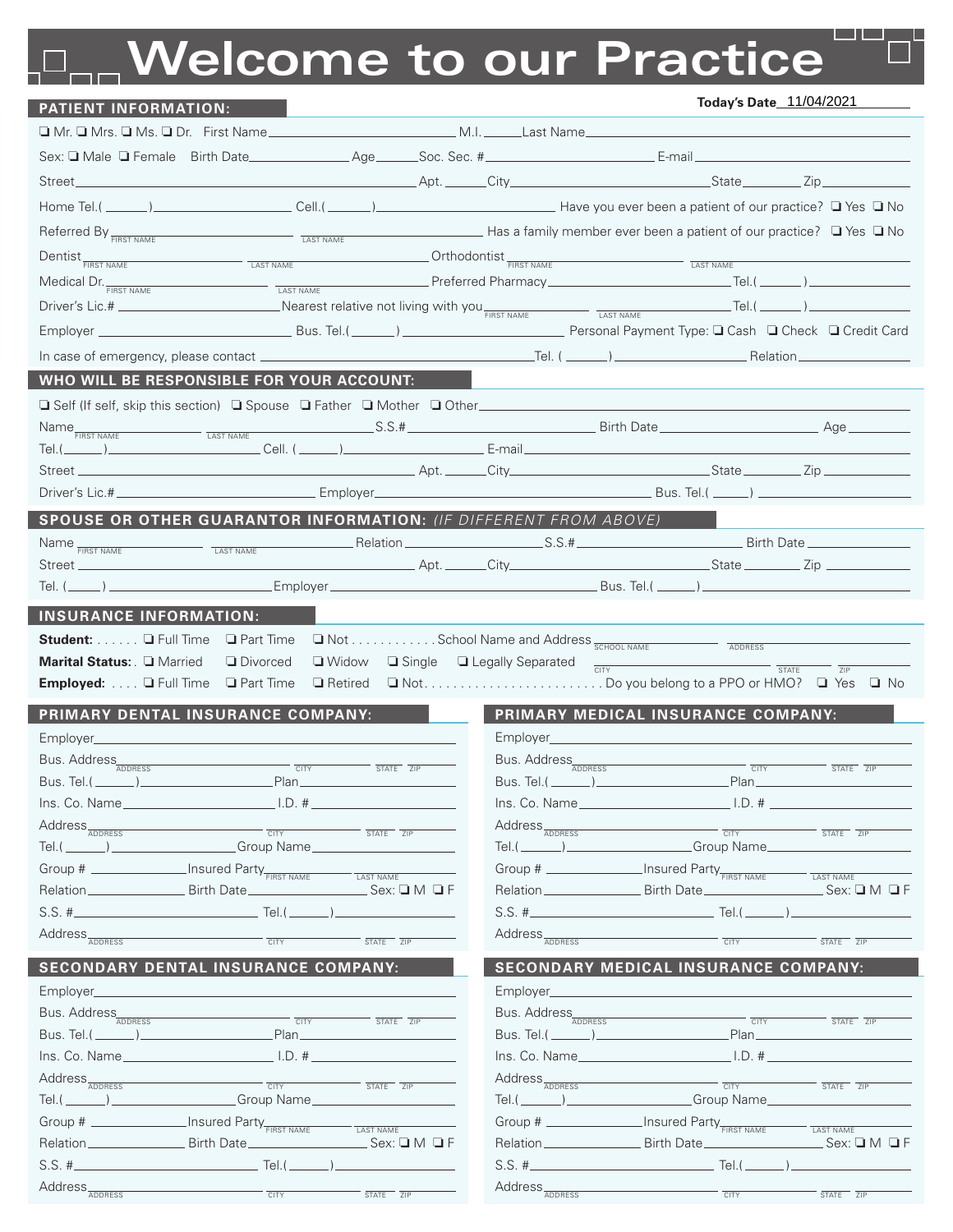#### **HEALTH HISTORY:**

**To our patients:** *Although oral surgeons primarily treat the area in and around your mouth, your mouth is part of your entire body. Health problems that you may have, or medications that you may be taking, could have an important interrelationship with the care that you will be receiving. Thank you for answering the following questions. Your answers are for our records only and will be considered confidential.*

Reason for today's office visit?\_\_

|    |                 |                                                                                                                                                                                                                                | <b>Yes</b> | <b>No</b> |
|----|-----------------|--------------------------------------------------------------------------------------------------------------------------------------------------------------------------------------------------------------------------------|------------|-----------|
|    |                 |                                                                                                                                                                                                                                | └          | ⊔         |
| 2. |                 |                                                                                                                                                                                                                                | └          | ⊔         |
| 3. |                 |                                                                                                                                                                                                                                |            | □         |
|    |                 |                                                                                                                                                                                                                                |            |           |
| 4. |                 |                                                                                                                                                                                                                                |            |           |
|    | If so, describe |                                                                                                                                                                                                                                |            |           |
| 5. |                 |                                                                                                                                                                                                                                |            |           |
|    |                 | If so, describe where the contract of the contract of the contract of the contract of the contract of the contract of the contract of the contract of the contract of the contract of the contract of the contract of the cont |            |           |
| 6. |                 | Do you have a prosthetic joint / implant? If so, describe where                                                                                                                                                                |            | ப         |
|    |                 |                                                                                                                                                                                                                                |            | ⊔         |
| 8. |                 |                                                                                                                                                                                                                                | └          | □         |
| 9. |                 | Have you, or a family member, had any unusual or serious reactions to general anesthesia?                                                                                                                                      | └          | □         |
|    |                 | 10. Has a physician or previous dentist recommended that you take antibiotics prior to your dental treatment?                                                                                                                  |            |           |

|     | HAVE YOU EVER HAD, OR DO YOU CURRENTLY HAVE: YES               | N <sub>0</sub> |
|-----|----------------------------------------------------------------|----------------|
| 11. | Rheumatic fever?                                               |                |
| 12. | Damaged heart valves / mitral valve<br>prolapse?               |                |
| 13. | Heart murmur?                                                  |                |
| 14. | High blood pressure?                                           |                |
| 15. | Low blood pressure?                                            |                |
| 16. | Chest pain / angina?                                           |                |
| 17. | Heart attack(s)?                                               |                |
| 18. | Irregular heart beat?                                          |                |
| 19. | Cardiac pacemaker?                                             |                |
| 20. | Heart surgery?                                                 |                |
| 21. | Pneumonia, bronchitis, chronic cough?                          |                |
| 22. | Asthma?                                                        |                |
| 23. | Hay fever / sinus problems?                                    |                |
| 24. | Snoring?                                                       |                |
| 25. | Sleep apnea / CPAP?                                            |                |
| 26. | Difficult breathing / other lung trouble?                      |                |
| 27. | Tuberculosis?                                                  |                |
| 28. | Emphysema?                                                     |                |
| 29. | Do you smoke or vape?<br>If so, how much a day_                |                |
| 30. | Do you use chewing tobacco?                                    |                |
| 31. | Alcohol intake? If so, drinks per<br>Day ______________ Week _ |                |
| 32. | Blood transfusion?                                             |                |
| 33. | Blood disorder such as anemia?                                 |                |
| 34. | Bruise easily?                                                 |                |
| 35. | Bleeding tendency / abnormal bleed?                            |                |
| 36. | Hepatitis, jaundice, or liver disease?                         |                |
| 37. | Infectious mononucleosis?                                      |                |
| 38. | Gallbladder trouble?                                           |                |
| 39. | Fainting spells?                                               |                |

|     | HAVE YOU EVER HAD, OR DO YOU CURRENTLY HAVE: YES NO                          |  | <b>NOTES</b> |
|-----|------------------------------------------------------------------------------|--|--------------|
| 40. | Convulsions / epilepsy?                                                      |  |              |
| 41. | Stroke?                                                                      |  |              |
| 42. | Thyroid trouble?                                                             |  |              |
| 43. | Diabetes?                                                                    |  |              |
| 44. | Low blood sugar?                                                             |  |              |
| 45. | Kidney trouble?                                                              |  |              |
| 46. | High cholesterol?                                                            |  |              |
| 47. | Are you on dialysis?                                                         |  |              |
| 48. | Swollen ankles / arthritis / joint disease?                                  |  |              |
| 49. | Osteoporosis / osteopenia?                                                   |  |              |
| 50. | Osteonecrosis?                                                               |  |              |
| 51. | Stomach ulcer / acid reflux?                                                 |  |              |
| 52. | COVID-19?                                                                    |  |              |
| 53. | Contagious diseases?                                                         |  |              |
| 54. | Sexually transmitted diseases?                                               |  |              |
| 55. | Problems with immune system?<br>Possibly from medication / surgery, etc.     |  |              |
| 56. | Autoimmune disease?                                                          |  |              |
| 57. | Delay in healing?                                                            |  |              |
| 58. | A tumor or growth?                                                           |  |              |
| 59. | Cancer / radiation therapy / chemotherapy?                                   |  |              |
| 60. | Chronic fatigue / night sweats?                                              |  |              |
| 61. | Are you on a diet?                                                           |  |              |
| 62. | Is there a history of alcohol abuse and / or<br>treatment for alcohol abuse? |  |              |
| 63. | A history of marijuana or illegal drug use?                                  |  |              |
| 64. | Contact lenses?                                                              |  |              |
| 65. | Eye disease / glaucoma?                                                      |  |              |
| 66. | Mental health problems / anxiety /<br>depression?                            |  |              |
| 67. | A removable dental appliance?                                                |  |              |
| 68. | Pain or clicking of jaws when eating?                                        |  |              |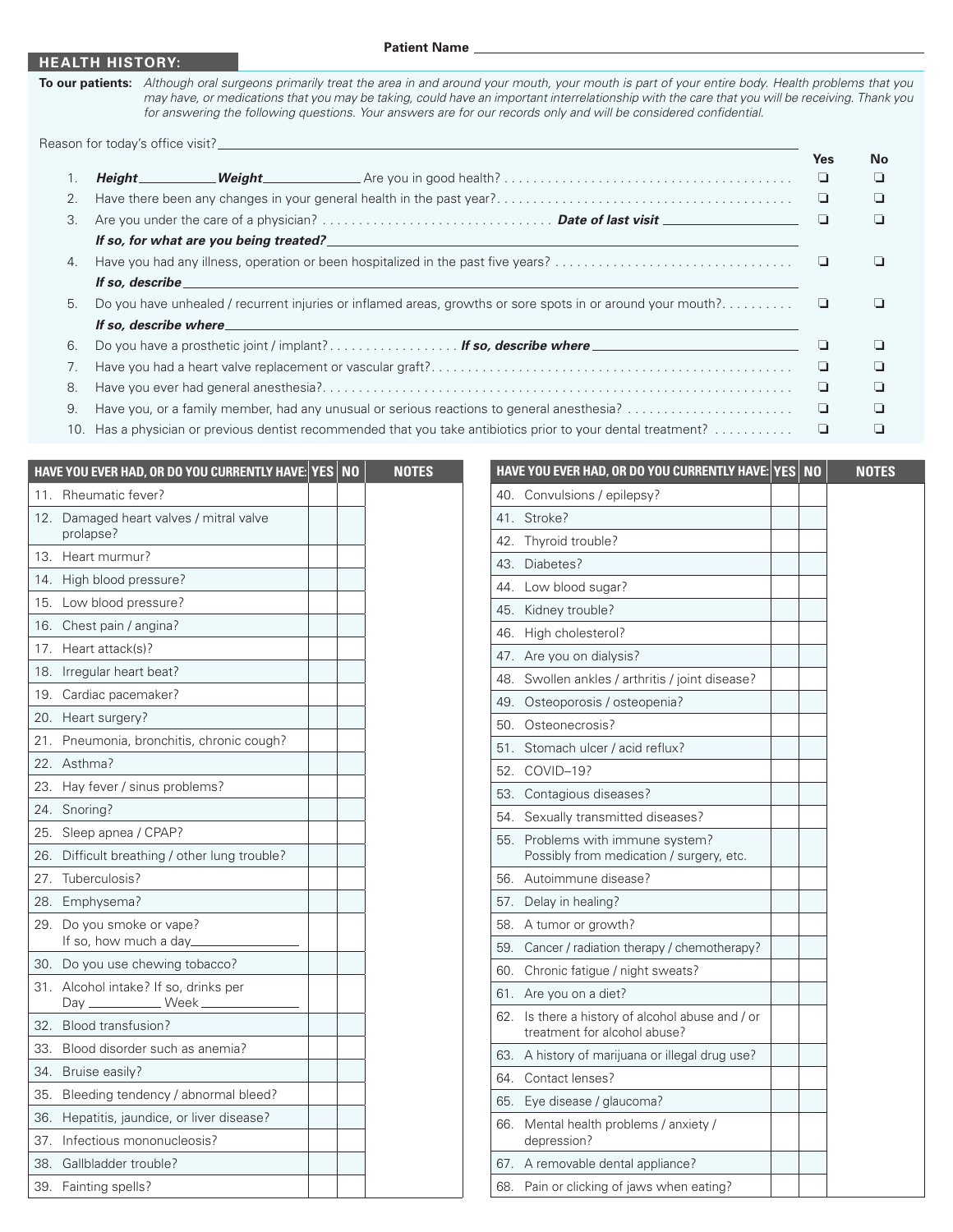**Patient Name**

- 69. Is there a possibility of pregnancy? . . . . . . . . . .  $\Box$   $\Box$
- 70. Expected delivery date?
- **Yes No Yes No** 71. Are you nursing?. . . o o 72. Are you taking birth control pills?. . . o o

**Note:** *Antibiotics (such as penicillin) may alter the effectiveness of birth control pills. Consult your physician / gynecologist for assistance regarding other methods of birth control.*

|     | <b>ARE YOU NOW TAKING:</b>                                                                                                                                                                                               | <b>YES</b> | <b>NO</b> | <b>NOTES</b> |
|-----|--------------------------------------------------------------------------------------------------------------------------------------------------------------------------------------------------------------------------|------------|-----------|--------------|
|     | 73. Any kind of medication, drug, pills?                                                                                                                                                                                 |            |           |              |
| 74. | Blood thinners (Coumadin, Plavix,<br>Aspirin, Vitamin E, Ginko biloba,<br>Aggrenox, Xarelto, Eliquis, Fish oil)?                                                                                                         |            |           |              |
| 75. | Have you ever taken diet pills?                                                                                                                                                                                          |            |           |              |
| 76. | Any natural product, herbal<br>supplement or homeopathic remedy?                                                                                                                                                         |            |           |              |
| 77. | Are you taking, or have you ever taken bone<br>density meds, RANKL inhibitors or bisphos-<br>phonates such as Prolia, Fosamax, Boniva,<br>Actonel, IV-Zometa, Aredia, Reclast, Xgeva,<br>or Evista in the past 12 years? |            |           |              |
|     | 78. Tranquilizers, sleeping pills, anti-depressants, and/or narcotics on a<br>regular basis? If so, please list:                                                                                                         |            |           |              |
| 79. | If you are under the care of a physician for pain management, or<br>recovering from drug addiction please select the medication you<br>are currently taking: ■ Methadone ■ Suboxone ■ Oxycodone<br>Fentanyl Q Other_     |            |           |              |
|     | Treating doctor:_                                                                                                                                                                                                        |            |           |              |
|     | 80. Please list any medications you are currently taking:                                                                                                                                                                |            |           |              |
|     | Medication                                                                                                                                                                                                               |            | Dosage    | Frequency    |
|     |                                                                                                                                                                                                                          |            |           |              |
|     |                                                                                                                                                                                                                          |            |           |              |
|     |                                                                                                                                                                                                                          |            |           |              |
|     |                                                                                                                                                                                                                          |            |           |              |
|     |                                                                                                                                                                                                                          |            |           |              |
|     |                                                                                                                                                                                                                          |            |           |              |
|     |                                                                                                                                                                                                                          |            |           |              |
|     |                                                                                                                                                                                                                          |            |           |              |
|     |                                                                                                                                                                                                                          |            |           |              |
|     |                                                                                                                                                                                                                          |            |           |              |
|     |                                                                                                                                                                                                                          |            |           |              |
|     |                                                                                                                                                                                                                          |            |           |              |
|     |                                                                                                                                                                                                                          |            |           |              |
|     |                                                                                                                                                                                                                          |            |           |              |
|     |                                                                                                                                                                                                                          |            |           |              |
|     |                                                                                                                                                                                                                          |            |           |              |
|     |                                                                                                                                                                                                                          |            |           |              |
|     |                                                                                                                                                                                                                          |            |           |              |
|     |                                                                                                                                                                                                                          |            |           |              |
|     |                                                                                                                                                                                                                          |            |           |              |
|     | If you are having surgery today, have you had anything to eat or drink<br>in the last 6 (six) hours? $\Box$ Yes $\Box$ No<br>Who is driving you home?                                                                    |            |           |              |

Is this visit related to an accident? ❏ Yes ❏ No If Yes, what type of accident? ❏ Automobile ❏ Work related ❏ Other Date of injury Insurance company handling the claim Claim number Name of attorney / adjustor Telephone number (\_\_\_\_\_\_\_) Is there a family history of:  $\Box$  Cancer  $\Box$  Diabetes  $\Box$  Heart disease  $\Box$  Anesthesia problems **ARE YOU ALLERGIC TO, OR HAD A REACTION TO: YES NO NOTES** 81. Local anesthetic (numbing meds.)? 82. Penicillin? 83. Other antibiotics? 84. Sulfa drugs? 85. Sodium pentothal / Valium /other tranquilizers? 86. Aspirin? 87. Amoxicillin? 88. Codeine or other narcotics? 89. Latex? 90. Soy? 91. Eggs / yolk? 92. Sulfites? 93. Do you have any known allergies? 94. Please list any allergies other than drug allergies: 95. Please list any other medication or antibiotic you are allergic to: Medication / Antibiotic Name

Do you wish to speak to the Dr. privately about anything? ❏ Yes ❏ No

Is there any condition concerning your health that the Doctor should

be told about? ❏ Yes ❏ No – If Yes, describe